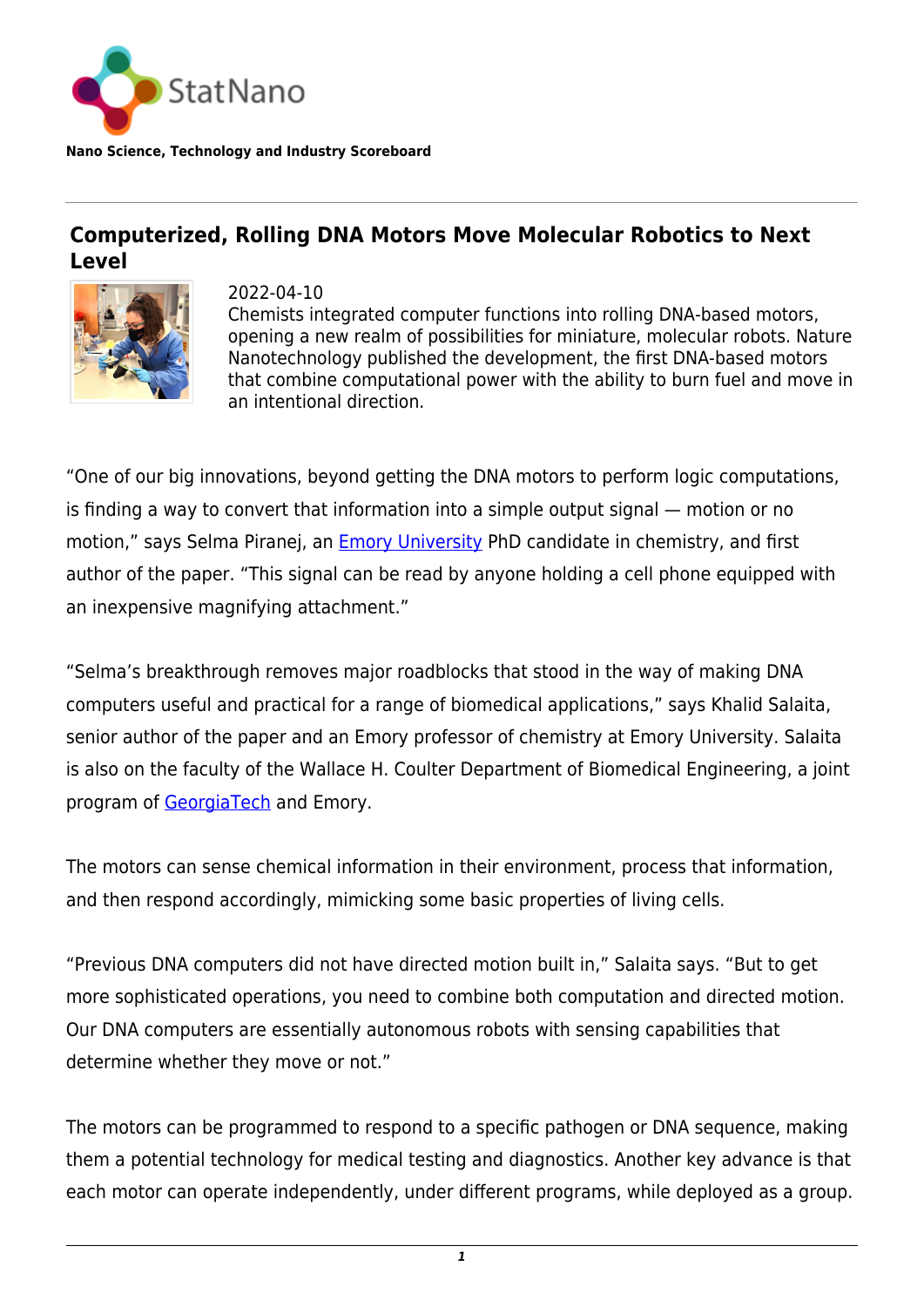That opens the door for a single massive array of the micron-sized motors to carry out a variety of tasks and perform motor-to-motor communication.

"The ability for the DNA motors to communicate with one another is a step towards producing the kind of complex, collective action generated by swarms of ants or bacteria," Salaita says. "It could even lead to emergent properties."

## $\pmb{\times}$

The high speed of the rolling DNA-based motor allows a simple smart phone microscope to capture its motion through video.

DNA nanotechnology takes advantage of the natural affinity for the DNA bases A, G, C and T to pair up with one another. By moving around the sequence of letters on synthetic strands of DNA, scientists can get the strands to bind together in ways that create different shapes and even build functioning machines.

The [Salaita lab,](https://www.salaitalab.com/) a leader in biophysics and nanotechnology, developed the first rolling DNAbased motor in 2015. The device was 1,000 times faster than any other synthetic motor, fasttracking the burgeoning field of molecular robotics. Its high speed allows a simple smart phone microscope to capture its motion through video.

The motor's "chassis" is a micron-sized glass sphere. Hundreds of DNA strands, or "legs" are allowed to bind to the sphere. These DNA legs are placed on a glass slide coated with the reactant RNA, the motor's fuel. The DNA legs are drawn to the RNA, but as soon as they set foot on it they erase it through the activity of an enzyme that is bound to the DNA and destroys only RNA. As the legs bind and then release from the substrate, they keep guiding the sphere along.

When Piranej joined the Salaita lab in 2018, she began working on a project to take the rolling motors to the next level by building in computer programming logic.

"It's a major goal in the biomedical field to take advantage of DNA for computation," Piranej

*2*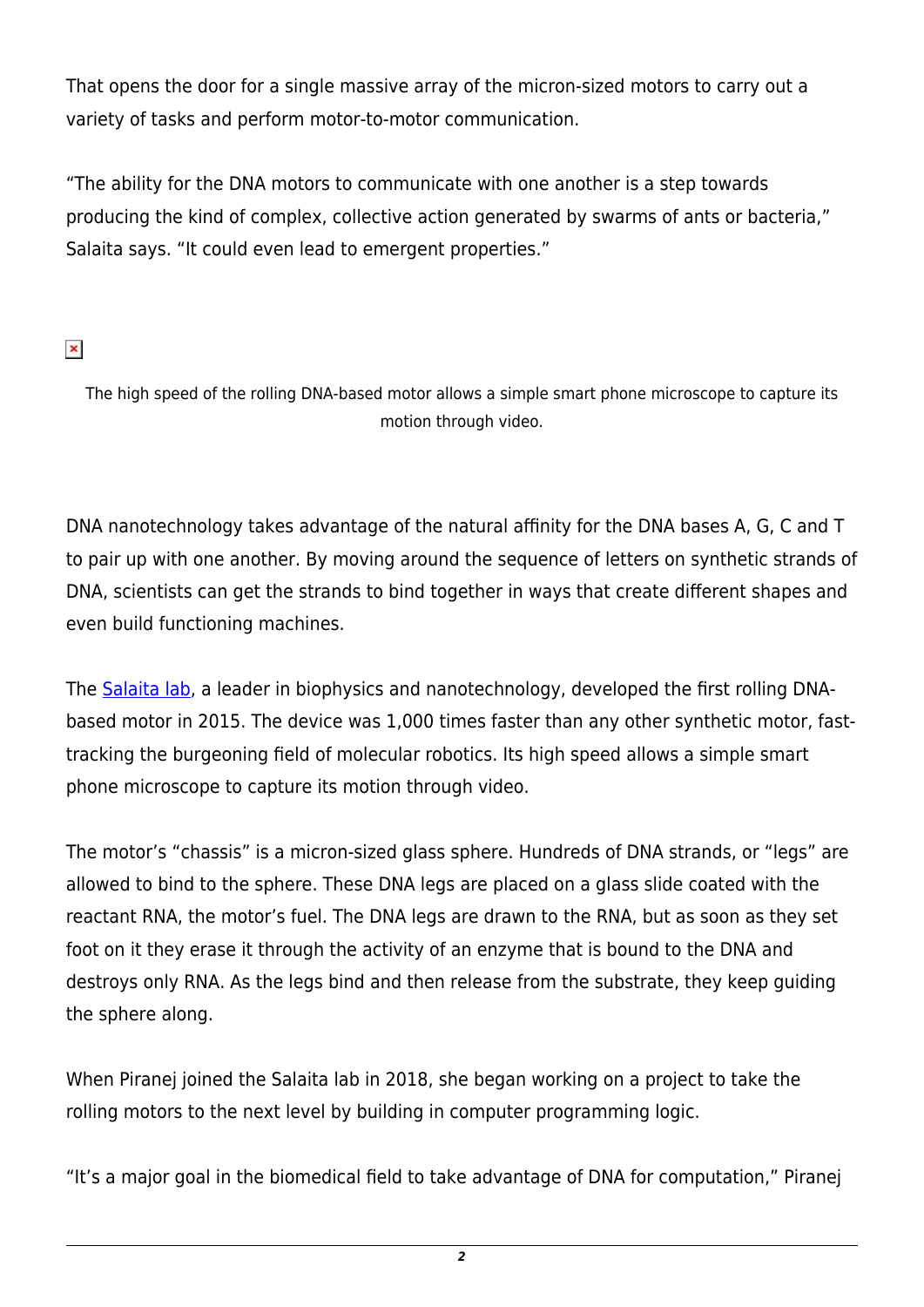says. "I love the idea of using something that's innate in all of us to engineer new forms of technology."

DNA is like a biological computer chip, storing vast amounts of information. The basic units of operation for DNA computation are short strands of synthetic DNA. Researchers can change the "program" of DNA by tweaking the sequences of AGTC on the strands.

"Unlike a hard, silicon chip, DNA-based computers and motors can function in water and other liquid environments," Salaita says. "And one of the big challenges in fabricating silicon computer chips is trying to pack more data into an ever-smaller footprint. DNA offers the potential to run many processing operations in parallel in a very small space. The density of operations you could run might even go to infinity."

Synthetic DNA is also biocompatible and cheap to make. "You can replicate DNA using enzymes, copying and pasting it as many times as you want," Salaita says. "It's virtually free."

Limitations remain, however, in the nascent field of DNA computation. A key hurdle is making the output of the computations easily readable. Current techniques heavily rely on tagging DNA with fluorescent molecules and then measuring the intensity of emitted light at different wavelengths. This process requires expensive, cumbersome equipment. It also limits the signals that can be read to those present in the electromagnetic spectrum.

Although trained as a chemist, Piranej began learning the basics of computer science and diving into bioengineering literature to try to overcome this hurdle. She came up with the idea of using a well-known reaction in bioengineering to perform the computation and pairing it with the motion of the rolling motors.

The reaction, known as toehold-mediated strand displacement, occurs on duplex DNA — two complementary strands. The strands are tightly hugging one another except for one loose, floppy end of a strand, known as the toe hold. The rolling motor can be programmed by coating it with duplex DNA that is complementary to a DNA target — a sequence of interest. When the molecular motor encounters the DNA target as it rolls along its RNA track, the DNA target binds to the toe hold of the duplex DNA, strips it apart, and anchors the motor into place. The computer read out becomes simply "motion" or "no motion."